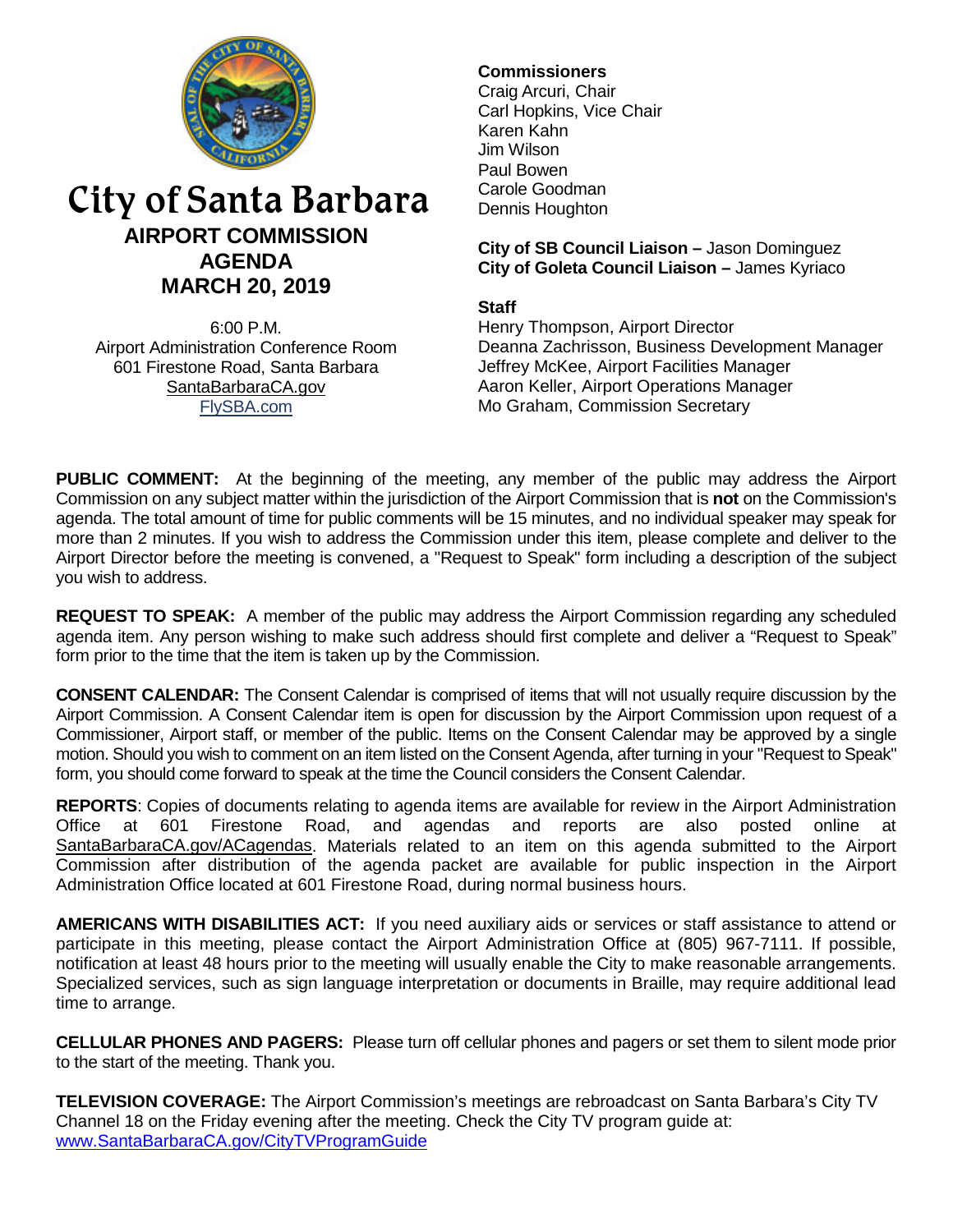# **CALL TO ORDER**

# **ROLL CALL**

# **CHANGES TO THE AGENDA**

# **NOTICES**

**1.** That on Friday, March 15, 2019, at 5:00 pm, the Airport Commission Secretary duly posted this agenda on the bulletin board at Airport Administration.

# **PUBLIC COMMENT**

**2.** Any member of the public may address the Airport Commission on any subject within the jurisdiction of the Commission that is **not** scheduled before them that same day. The total amount of time for public comments will be 15 minutes, and no individual speaker may speak for more than 2 minutes.

# **LIAISON REPORTS**

City of Santa Barbara Liaison Councilmember Jason Dominguez City of Goleta Liaison Councilmember

# **CONSENT CALENDAR**

#### **3**. **Subject: Minutes**

Recommendation: That Airport Commission waive the reading and approve the minutes of the Commission Meeting of Wednesday, January 16, 2019.

#### **4**. **Subject: Minutes**

Recommendation: That Airport Commission waive the reading and approve the minutes of the Budget Subcommittee Meeting of Thursday, March 14, 2019.

#### **5. Subject: Property Management Report – February 2019**

Recommendation: That Airport Commission receive the monthly Airport Property Management Report.

#### **6. Subject: Reschedule Of Certain Commission Meetings in 2019**

Recommendation: That the Commission reschedule the regular Commission Meetings on the following dates: June 19 to June 26 and September 18 to September 25.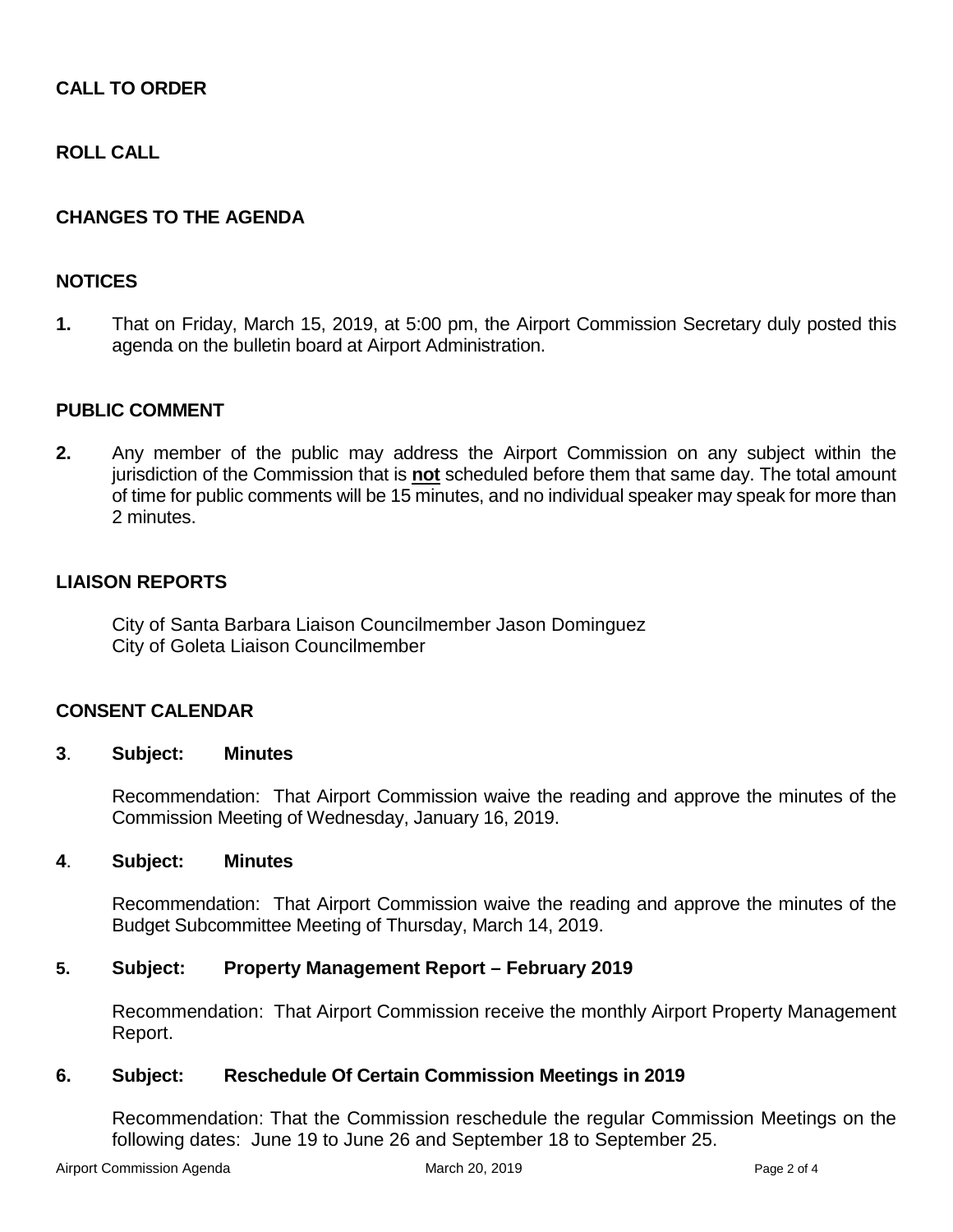# **7. Subject: Lease Agreement – Cospheric LLC**

That Commission approve and authorize the Airport Director to execute a three (3) year Lease Agreement, plus two (2) automatic one (1) year options to extend, with Cospheric LLC commencing on or about June 1, 2019. The company will lease three (3) units located at 6100 Hollister Avenue, consisting of units 5A and 5B in Building 5 and unit 4B in Building 4. The combined office/warehouse space is approximately 6,900 square feet for an estimated monthly rental of \$11,270, exclusive of utilities and CAM charges. The automatic options are predicated on the Lessee's compliance with all lease terms.

# **8. Subject: Lease Agreement with Federal Express, Inc (FedEx)**

That Airport Commission recommend approval to City Council and authorize the Airport Director to execute a ten-year Lease Agreement, with one five (5) year option to extend, with Federal Express, Inc. (FedEx), a Delaware corporation, for approximately 49,410 square feet of hangar space, approximately 10,000 square feet of office space, and 10,500 square feet of paved land in the parking area for exclusive use at Santa Barbara Airport's Northeast Hangar facility (Hangar 13) located at 495 S. Fairview Avenue for a monthly rental of \$46,980 exclusive of utilities and Common Area Maintenance (CAM) charges.

# **9. Subject: Lease Agreement – Inovati**

That Commission approve and authorize the Airport Director to execute a two (2) year Lease Agreement, plus two (2) automatic one (1) year options to extend, with Inovati, effective on or before April 1, 2019. The combined office/warehouse space is 10,880 square feet located in Building 114 at 100 Frederick Lopez Road for an annual rental of \$189,312, exclusive of utilities. The automatic options are predicated on the Lessee's compliance with all lease terms.

# **10. Subject: Lease Agreement – Santa Barbara Restoration, Inc. dba Servpro**

That Commission approve and authorize the Airport Director to execute a two (2) year Lease Agreement, plus two (2) automatic one (1) year options to extend, with Santa Barbara Restoration, Inc. dba Servpro Santa Barbara ("Servpro") commencing on or about June 1, 2019. The combined office/warehouse space is 2,300 square feet located in Building 4, Suite A, at 6100 Hollister Road for a monthly rental of \$3,680, exclusive of utilities and CAM charges. The automatic options are predicated on the Lessee's compliance with all lease terms.

# **ADMINSTRATIVE REPORTS**

# **11. Subject: Proposed Operating Budget for Fiscal Years 2020 and 2021**

Recommendation: That Airport Commission recommend approval of the proposed Fiscal Year 2020 and Fiscal Year 2021 Airport Operating Budget for the Airport.